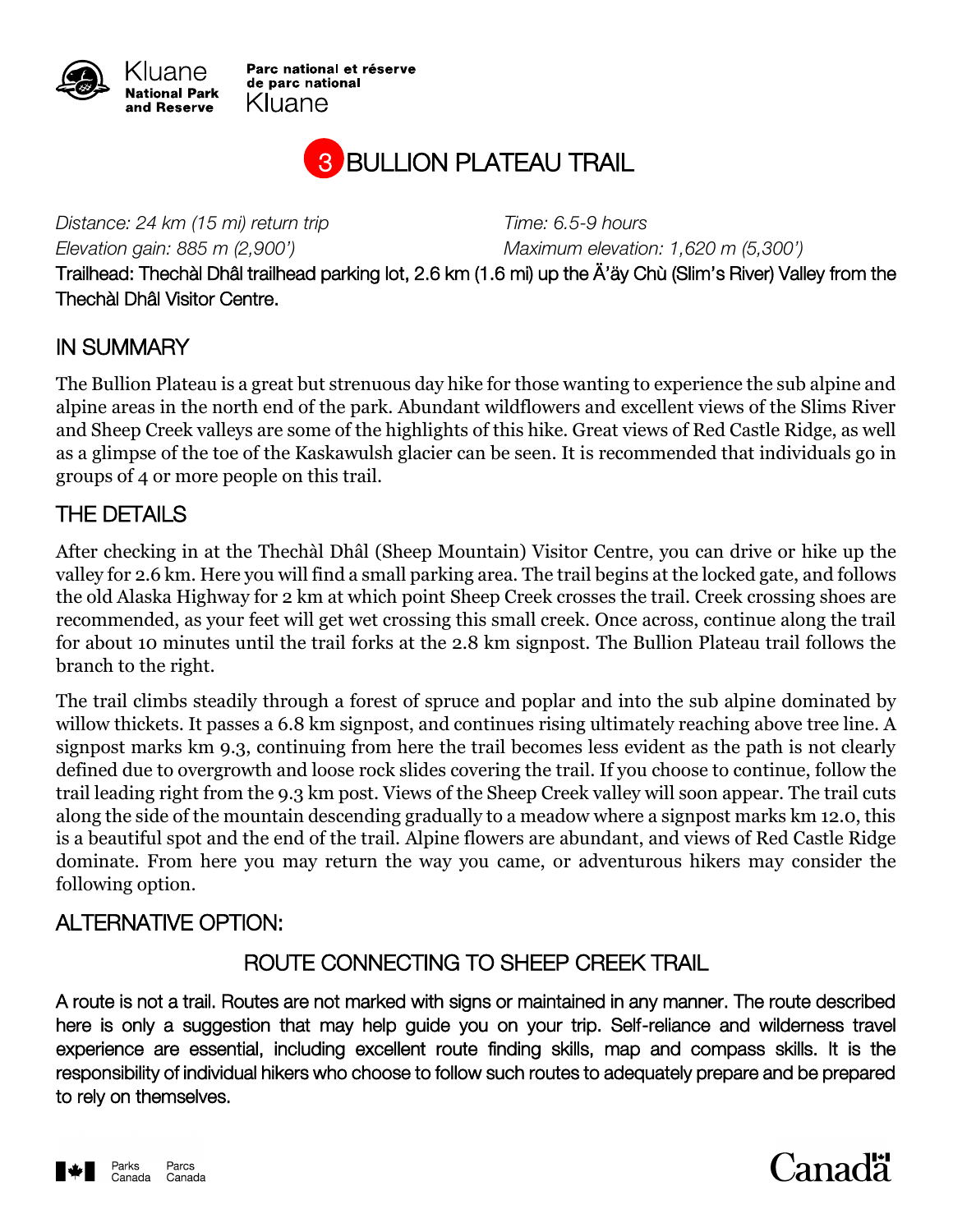At the 12.0 km post an old overgrown road leads off to the right and descends to Sheep Creek. This can be used to connect Bullion Plateau with the Sheep Creek trail across the valley. Route finding skills will be required for this section as bushwhacking and several creek crossings are necessary.

# WHAT YOU NEED TO KNOW

The Dall sheep rely on the plants of south-facing, snow-free slopes for critical nutrition. Dall sheep are high strung and may abandon parts of their range if repeatedly disturbed. **Hikers and photographers are asked to be respectful of the sheep and their fragile habitat.** Please:

- do not approach sheep closer than 50 metres (165 ft);
- hike in small, tight, slow-moving groups;
- never approach sheep from above, as it will confuse and stress them;
- put your dog on a leash, and stay far away from the sheep;
- stay on established trails or routes to prevent disturbance of the soil and fragile vegetation.

Please note that all overnight camping is prohibited on this trail (see attached map). For more detailed information please contact parks staff at the Kluane National Park and Reserve Visitor Centre in Haines Junction or at the Thechàl Dhâl Visitor Centre.

Bear sightings are common in the area. Review recommendations for travel within the **YOU ARE IN BEAR COUNTRY** brochure. All bear sightings should be reported to the staff at the Kluane National Park and Reserve Visitor Centre in Haines Junction or at the Thechàl Dhâl Visitor Centre.

Cellular telephones do not work in most of the park. Satellite phones or satellite messaging devices are strongly recommended. **For emergencies please call 1-780-852-3100.**

Using a topographic map at a 1:50,000 scale is highly recommended for the route: Destruction Bay 115 G/2 & Slim's River / Ä'äy Chù 115 B/15.